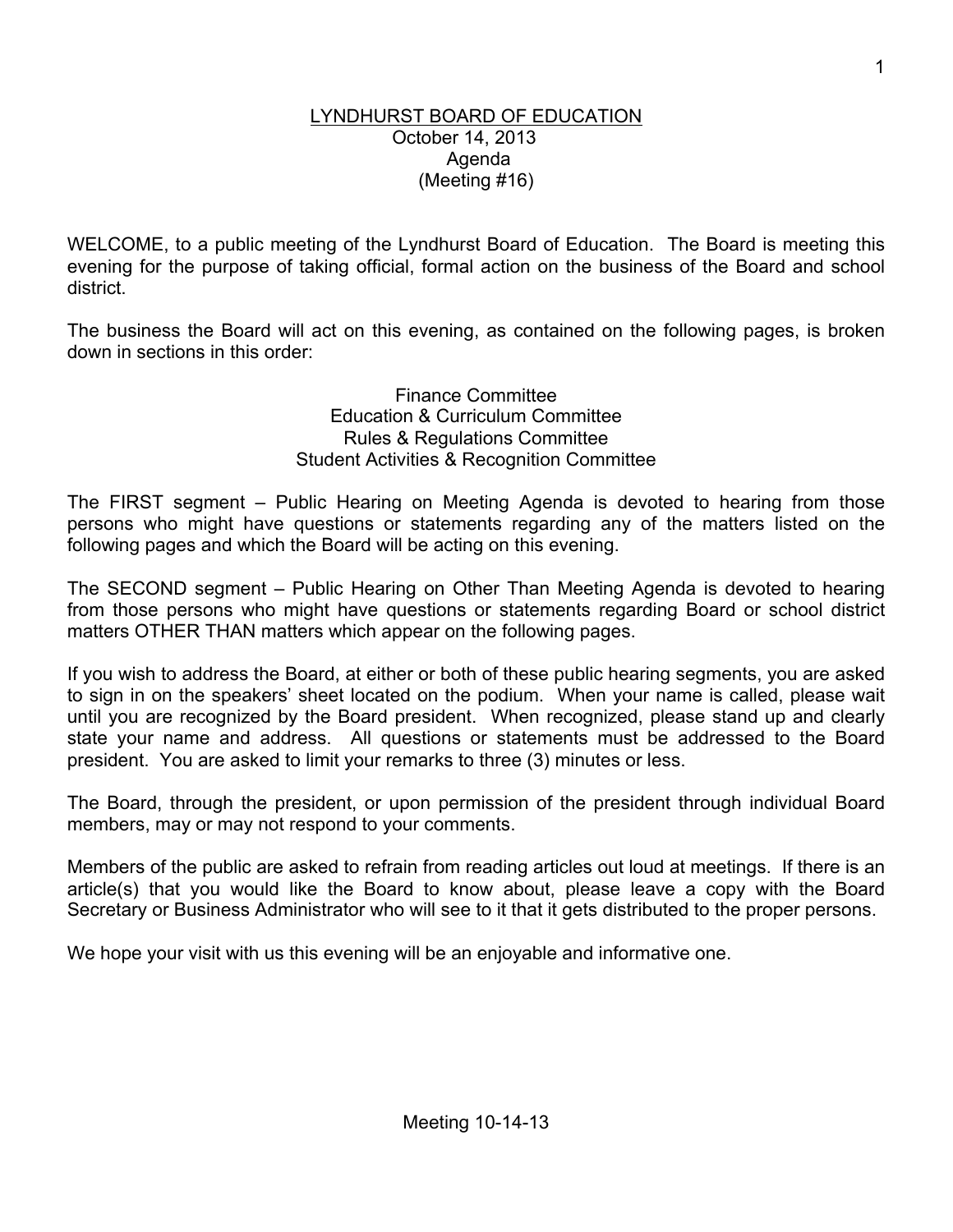# AGENDA

- 1. CALL TO ORDER
- 2. SALUTE TO FLAGE
- 3. ROLL CALL
- 4. PRESIDING OFFICER'S MEETING NOTICE STATEMENT
- 5. PUBLIC HEARING ON MEETING AGENDA
- 6. BOARD DISCUSSION & FORMAL BUSINESS AGENDA
- 7. UNFINISHED BUSINESS
- 8. NEW BUSINESS
- 9. SUPERINTENDENT'S REPORT
- 10. PUBLIC HEARING ON OTHER THAN MEETING AGENDA
- 11. ADJOURNMENT

## TABLE OF CONTENTS

| <b>Finance Committee</b>                              |   |
|-------------------------------------------------------|---|
| Education & Curriculum Committee                      | 5 |
| <b>Rules &amp; Regulations Committee</b>              | հ |
| <b>Student Activities &amp; Recognition Committee</b> | 9 |

PLEASE NOTE: It may be necessary, from time to time, to remove or make changes in a motion(s) between the time this agenda is prepared and when the Board takes action.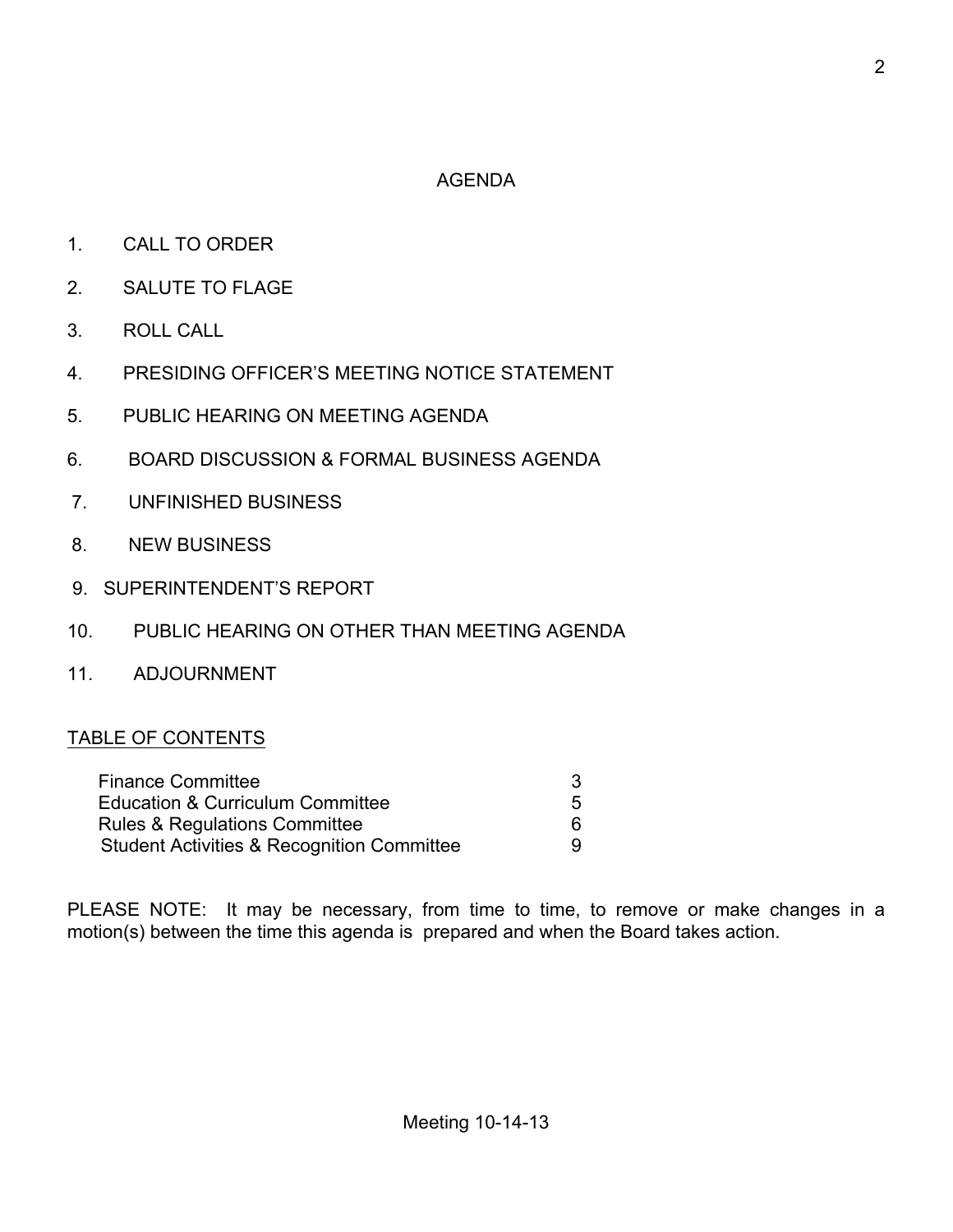Finance Committee: Thomas DiMascio, chairperson Christine Melleno Christopher Musto

Any Board member who takes exception to any of the following listed actions under the category of Finance may so indicate now and a separate motion for each of the excepted actions will be entertained.

| Motion made by        | second by | that the following Finance actions |
|-----------------------|-----------|------------------------------------|
| of the Board numbered | through   | exception actions be adopted.      |

Roll Call For:

- 1. BE IT RESOLVED, by the Lyndhurst Board of Education that it has received and accepts the financial reports of the Secretary and Treasurer of School Monies for the month ended September 30, 2013 and certifies that the reports indicate that no major account or fund is over expended in violation of NJAC 6A:23-2.11(a) and that sufficient funds are available to meet the district's financial obligations for the remainder of the school year. A copy of the certification shall be included in the minutes.
- 2. BE IT RESOLVED, that the payroll for the month ended September 30, 2013 be and the same is hereby approved and ordered paid:

Payroll \$ 1,998,212.26

3. BE IT RESOLVED, that the attached list of supplies received and services rendered to the Board of Education of the Township of Lyndhurst, County of Bergen, for the month ended October 14, 2013 be and the same are hereby approved and ordered paid:

| Current Expense (Fund 11) | \$1,300,018.86 |
|---------------------------|----------------|
| Special Revenue (Fund 20) | 134,541.18     |
| Debt Service (Fund 40)    | 22,358.75      |
| Total                     | \$1,456,918.79 |
| <b>General Ledger</b>     | 54,902.27      |

4. BE IT RESOLVED, that cafeteria services rendered to the Board of Education of the township of Lyndhurst, County of Bergen, for the Month of September 30, 2013, be and the same are hereby approved and ordered paid:

| Payroll/Taxes | \$9,281.43 |
|---------------|------------|
| Supplies      | \$2,605.00 |

5. BE IT RESOLVED, that the Lyndhurst Board of Education approve the attached transfers for the month of September 2013.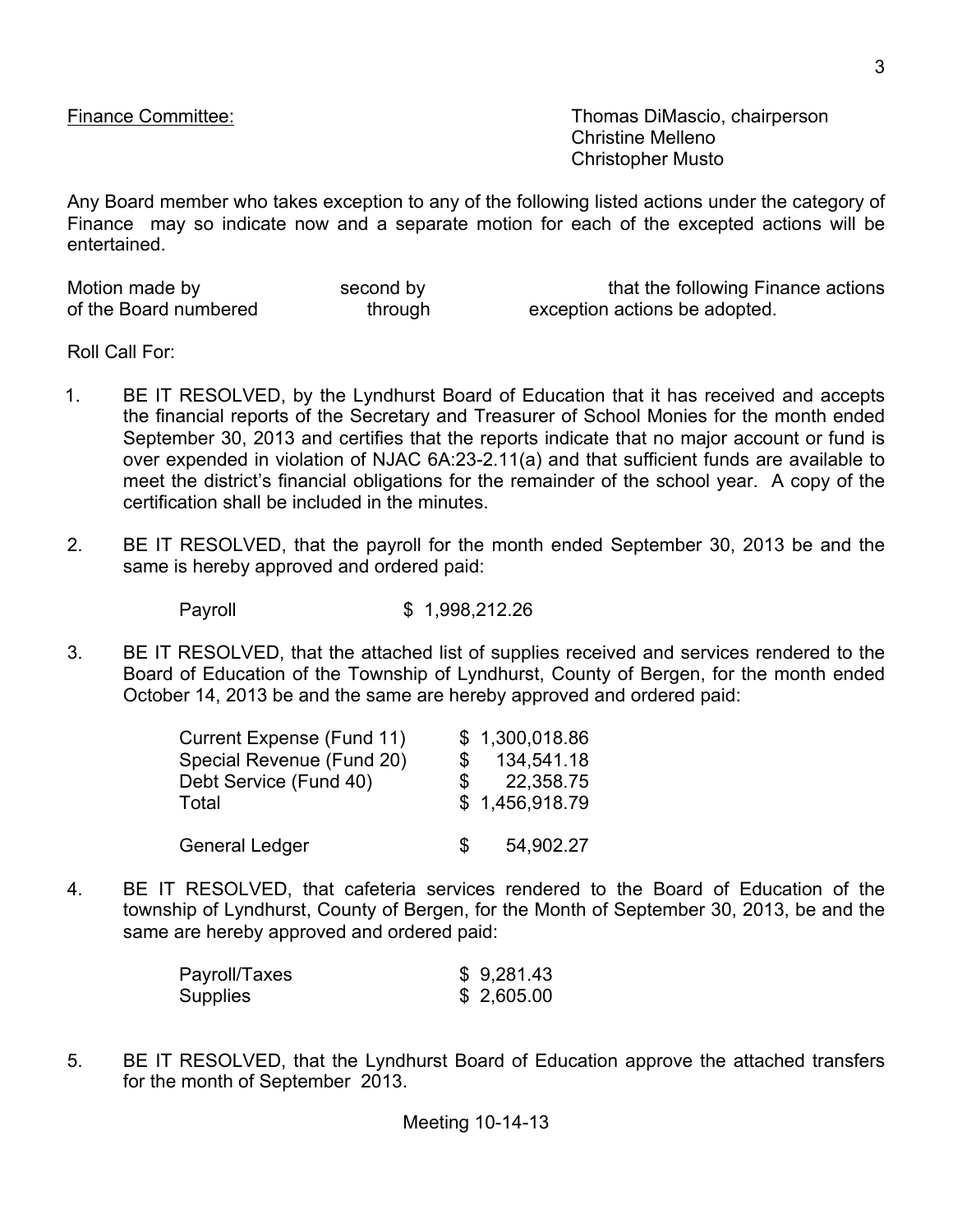- 6. BE IT RESOLVED, that the Lyndhurst Board of Education approve the attached Program Salaries and State/Federal Funded Program Line Accounts for the 2013-2014 school year.
- 7. BE IT RESOLVED, that the Lyndhurst Board of Education enter into an agreement with Bergen County Special Services School District and/or Bleshman and/or Millburn for 2013- 2014 tuition.
- 8. BE IT RESOLVED, that the Lyndhurst Board of Education enter into a Joint Transportation & Transportation Services Agreements with Englewood Public Schools District for the Choice students attending Dwight Morrow High School from Lyndhurst for the 2013-2014 school year.
- 9. BE IT RESOLVED, that the Lyndhurst Board of Education enter into an agreement with Strauss Esmay Associates, LLP for policy revisions and upgrades.
- 10. BE IT RESOLVED, that the Lyndhurst Board of Education of the Township of Lyndhurst, County of Bergen, approve the services for Jarvis Plumbing and Heating through October 14, 2013 in the amount of \$6,350.00.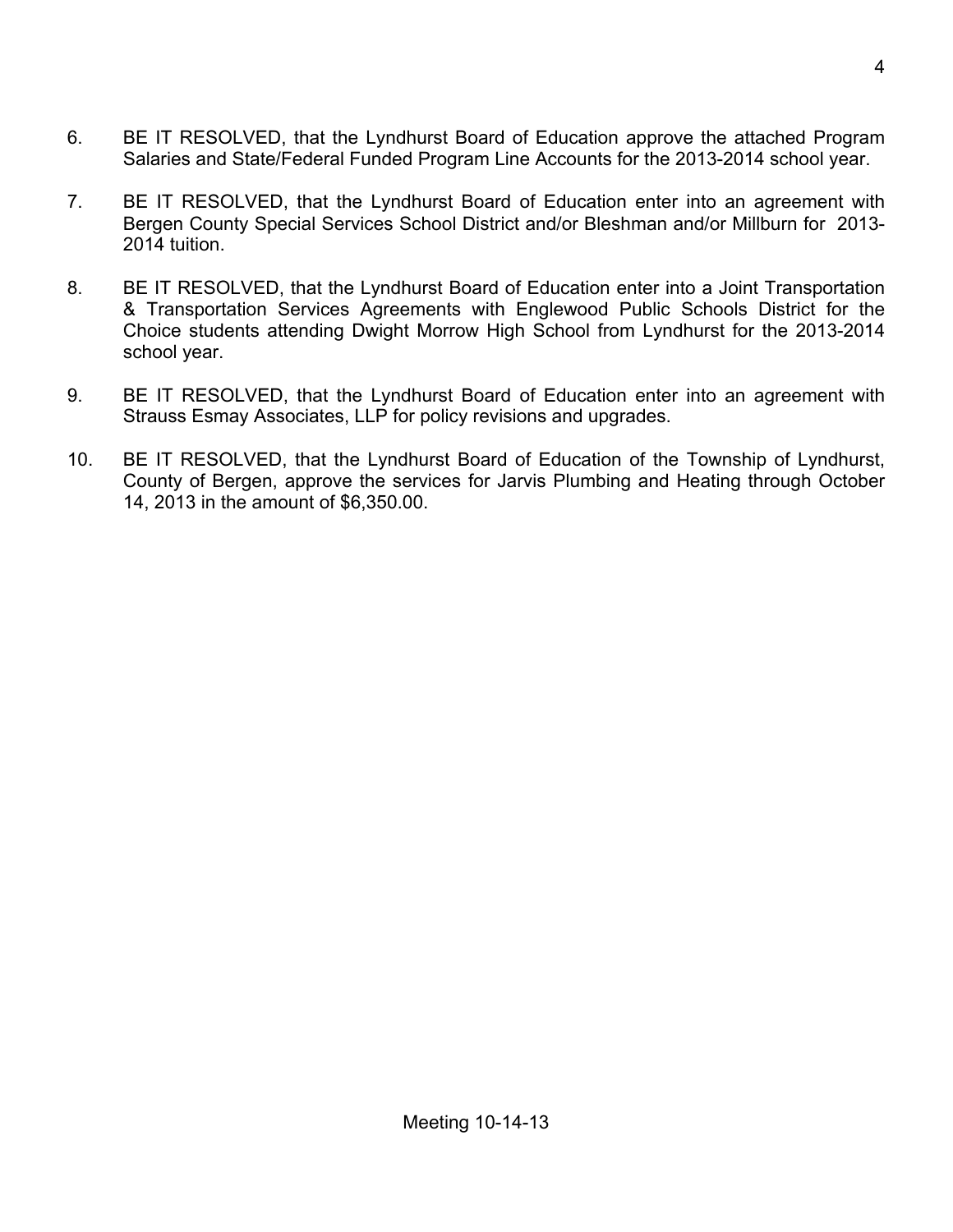## Education & Curriculum Committee: Josephine Malaniak, Chairperson

James Hooper Sheri Jarivis

Any Board member who takes exception to any of the following listed actions under the category of Education & Curriculum Committee may so indicate now and a separate motion for each of the excepted actions will be entertained.

Roll Call For:

- 1. BE IT RESOLVED, that the Lyndhurst Board of Education approves the School Nursing Plan, to be submitted to the Bergen County Superintendent.
- 2. BE IT RESOLVED, that the Lyndhurst Board of Education approve the attached list of preapproved school field trips for Lyndhurst High School.
- 3. BE IT RESOLVED, that the Lyndhurst Board of Education attests to the accuracy of the NJQSAC Statement of Assurance (SOA) for the school year 2013-2014.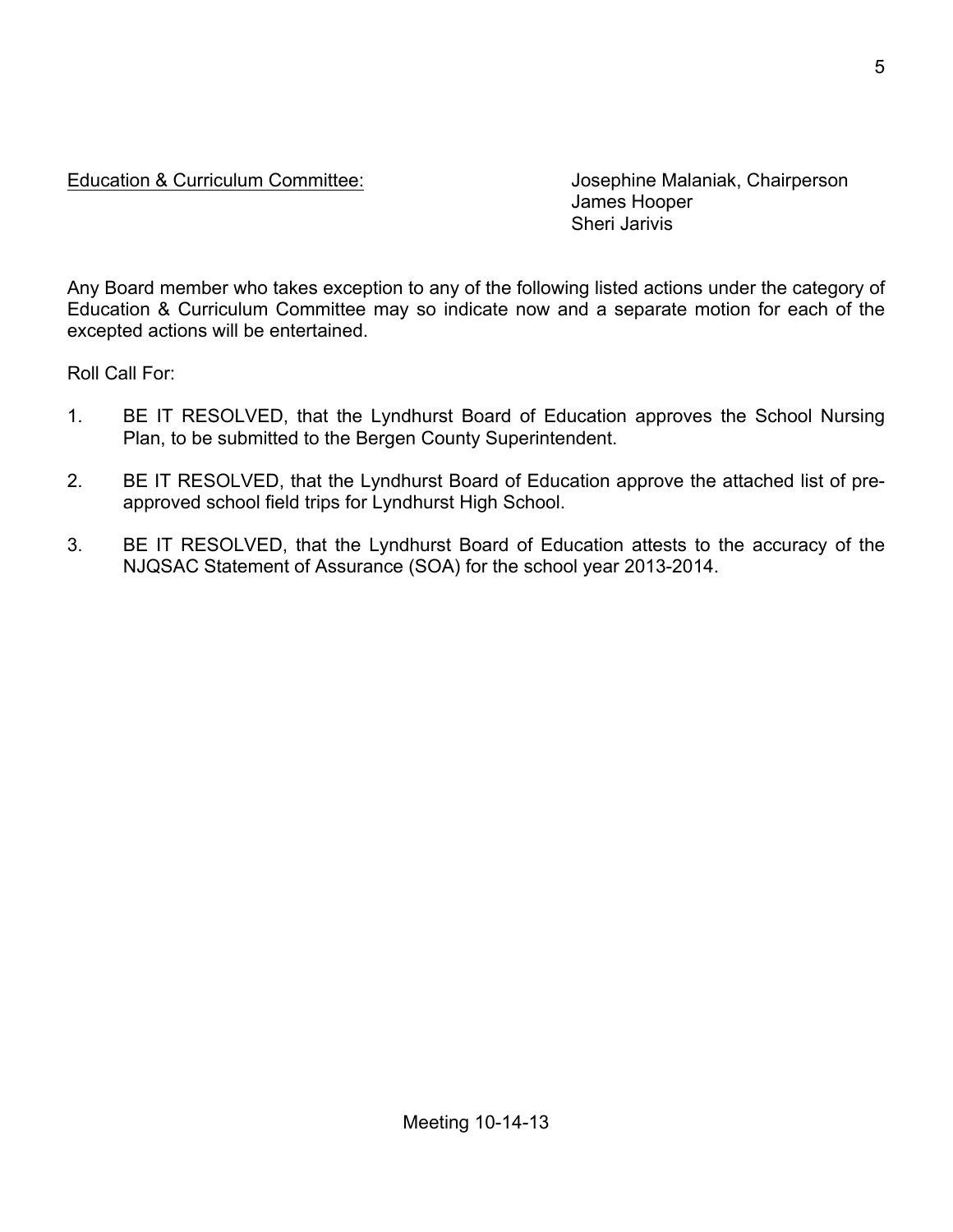Rules & Regulations Committee: James Hooper, Chairperson

Josephine Malaniak Christopher Musto

Any Board member who takes exception to any of the following listed actions under the category of Rules & Regulations may so indicate now and a separate motion for each of the excepted actions will be entertained.

Motion made by Second by Second by that the following Rules & Regulations actions of the Board numbered through exception actions be adopted.

Roll Call For:

1. BE IT RESOLVED, that the Lyndhurst Board of Education approve the following use of school facilities:

| Organization<br><b>Booster Club</b> | Place<br><b>High School</b><br><b>Football Field</b><br><b>Concession Stand</b> | Time, Date, Purpose<br>9/20, 10/4, 10/18, 10/25, 11/8, 11/15<br><b>Football Game</b> |
|-------------------------------------|---------------------------------------------------------------------------------|--------------------------------------------------------------------------------------|
| <b>NJ Hurricanes</b>                | <b>Matera Field</b>                                                             | $5:00 - 8:30$ p.m<br>9/21/13<br><b>Baseball Game</b>                                 |
| <b>Booster Club</b>                 | <b>High School</b><br>Auditorium                                                | 6:00 p.m. $-8:00$ p.m.<br>9/24/13<br><b>Membership Drive</b>                         |
| <b>NJ Prospects</b>                 | <b>Matera Field</b>                                                             | 6:00 p.m. $-9:00$ p.m.<br>9/28/13<br><b>Baseball Game</b>                            |
| LHS Class of 1969                   | <b>High School</b><br><b>Room 150</b>                                           | 7:30 p.m. $-9:00$ p.m.<br>9/30/13<br><b>Committee Meeting</b>                        |
| <b>Booster Club</b>                 | <b>High School</b>                                                              | $9:00$ a.m. $-11:30$ a.m.<br>10/4/13<br>Distribution of Varsity Jackets              |
| Lyndhurst Band Assoc.               | <b>High School</b><br><b>Band Room</b>                                          | $7:00$ p.m. $-10:00$ p.m.<br>10/7, 11/11, 1/13, 2/3, 3/10, 4/7<br>Meeting            |
|                                     |                                                                                 |                                                                                      |

Meeting 10-14-13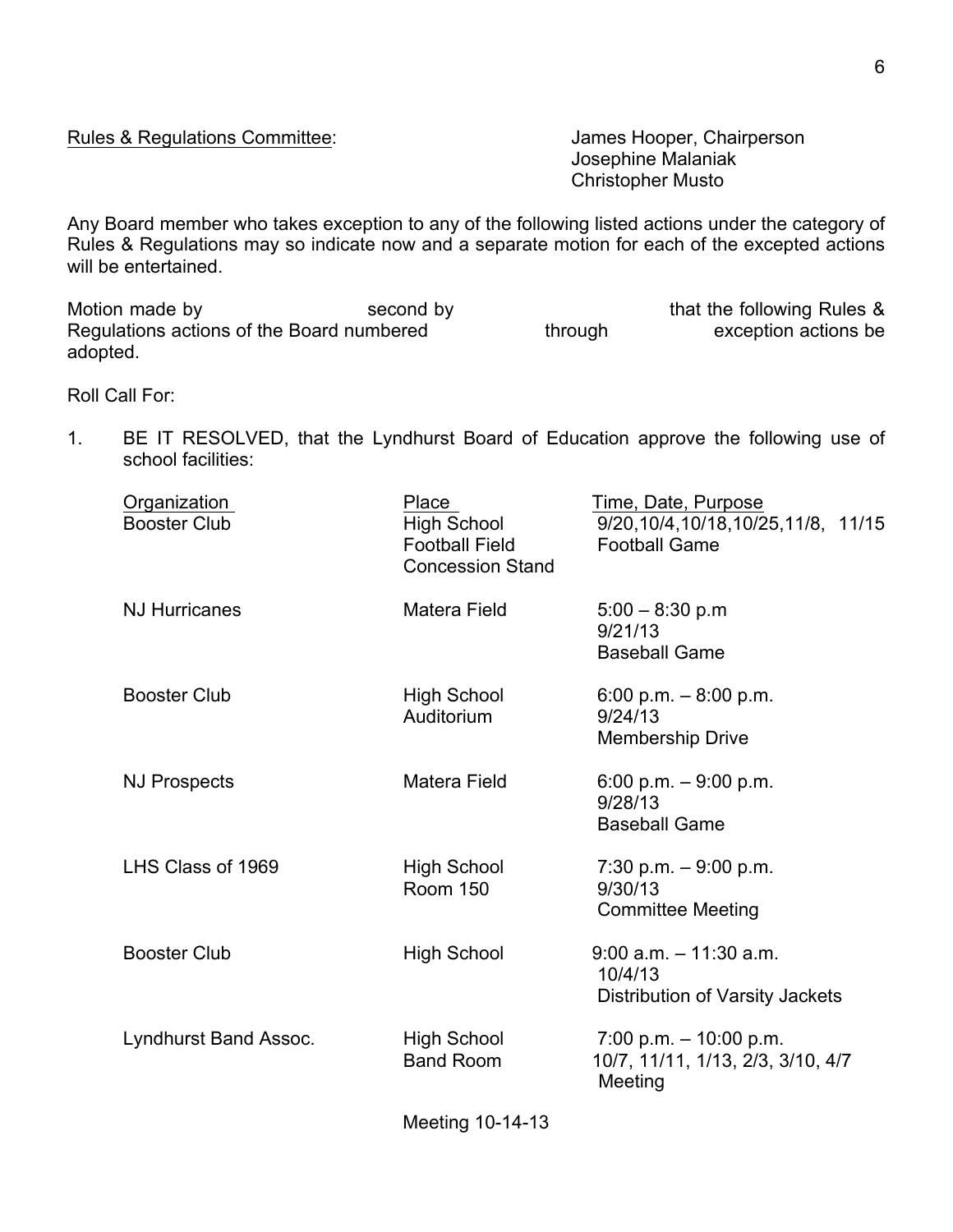| <b>Booster Club</b>        | <b>High School</b><br><b>Room 110</b> | $7:00$ p.m. $-10:00$ p.m.<br>10/7, 11/4, 12/2, 1/6, 2/3, 3/3,<br>4/7, 5/5 & 6/2<br>Meetings          |
|----------------------------|---------------------------------------|------------------------------------------------------------------------------------------------------|
| Lyndhurst High School PTSA | <b>High School</b><br>Lawn            | $6:00$ a.m. $-11:00$ a.m.<br>10/7/13<br><b>Fund Raiser</b>                                           |
| Roosevelt School           | Roosevelt School<br>Gym               | $8:10$ a.m. $-2:40$ a.m.<br>10/8 & 10/11<br><b>Book Fair</b>                                         |
| <b>Franklin School PTA</b> | <b>Franklin School</b><br>Playground  | $9:30$ a.m. $-2:30$ p.m.<br>10/31/13<br><b>Trunk or Treat</b>                                        |
| Jefferson/Columbus PTA     | <b>Columbus School</b><br>Parking Lot | 6:00 p.m. $-8:30$ p.m.<br>10/31/13<br><b>Trunk or Treat</b>                                          |
| <b>Franklin School PTA</b> | <b>Franklin School</b><br>Playground  | $8:30$ a.m. $-12:00$ p.m.<br>11/5/13<br>Rain Date:<br>$8:30$ a.m. $-2:30$ p.m.<br>11/6/13<br>Fun Day |
| <b>Franklin School PTA</b> | <b>Franklin School</b><br>Gym         | $9:00$ a.m. $-2:30$ p.m.<br>12/2/13<br><b>Pictures with Santa</b>                                    |
| Franklin School PTA        | <b>Franklin Community</b>             | $9:00$ a.m. $-1:00$ p.m.<br>12/3/13<br><b>Pictures with Santa</b>                                    |
| <b>Prospects Baseball</b>  | <b>Matera Field</b>                   | $6:30 - 9:00$ p.m.<br>10/10 & 10/11/13<br><b>Baseball</b>                                            |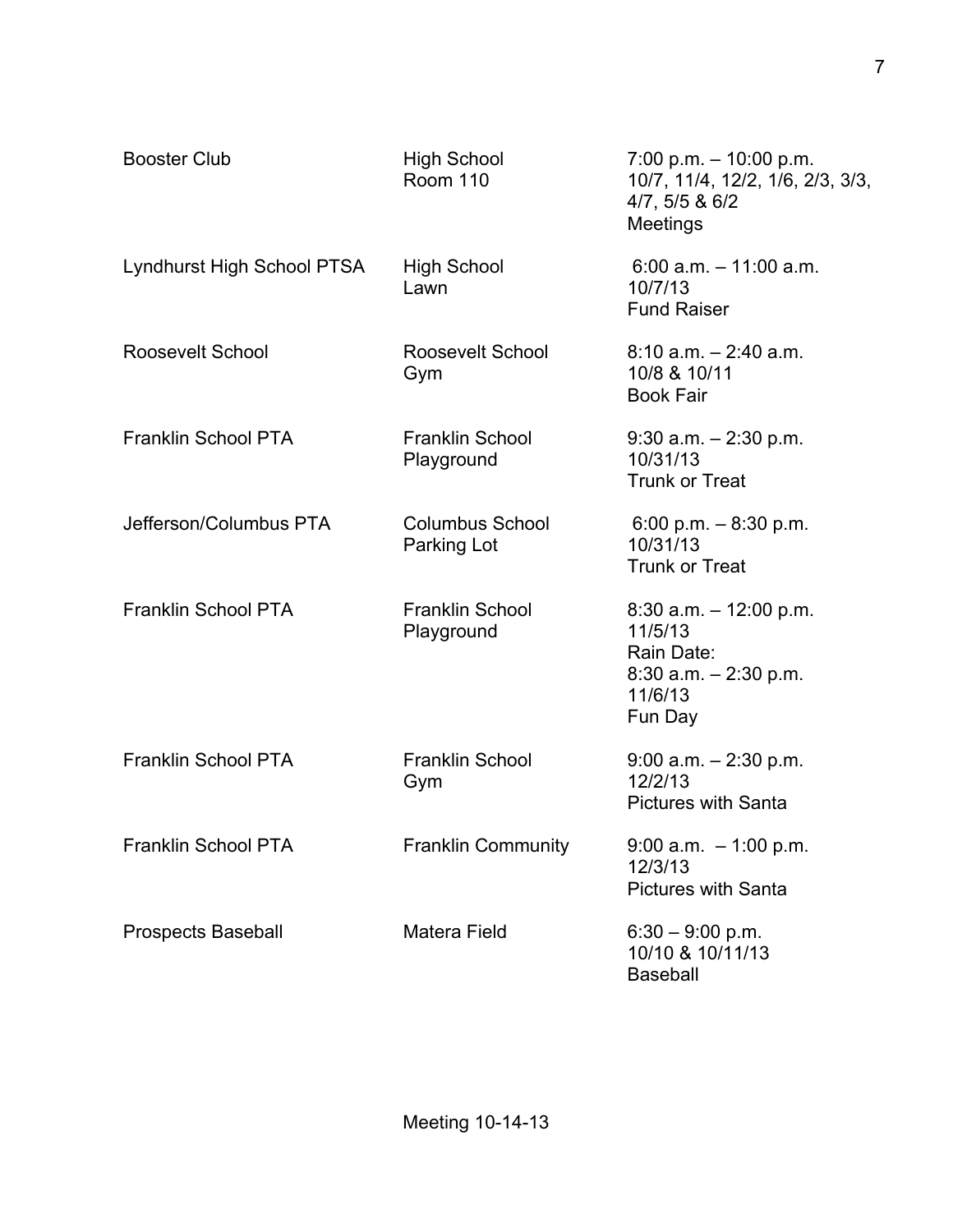2. BE IT RESOLVED, that the Lyndhurst Board of Education approve the following policy:

| Policy 2121<br>(2nd Reading) | Organization Chart                                                                                                                                                                                                                                                                   |
|------------------------------|--------------------------------------------------------------------------------------------------------------------------------------------------------------------------------------------------------------------------------------------------------------------------------------|
| Policy 5132                  | Student Dress & Grooming with Lower & Upper                                                                                                                                                                                                                                          |
| (2nd Reading)                | <b>Elementary Discipline</b>                                                                                                                                                                                                                                                         |
|                              | No colored recreation shirts (i.e. purple, red, green)<br>$\bullet$<br>Must be blue, gold, grey, white or black with blue &<br>gold print<br>Addition of black pants, effective immediately<br>Discipline changes effective immediately<br>All other change effective September 2014 |
| Policy 5141.21A              | Policy and Guidelines for the Management of Children                                                                                                                                                                                                                                 |
| $(2^{nd}$ Reading)           | with Peanut or Tree Nut Allergies in the School Setting                                                                                                                                                                                                                              |
| Regulation                   | Policy and Guidelines for the Management of Children                                                                                                                                                                                                                                 |
| (2 <sup>nd</sup> Reading)    | with Peanut or Tree Nut Allergies in the School Setting                                                                                                                                                                                                                              |

3. BE IT RESOLVED, that the Lyndhurst Board of Education approve the following resolution proclaiming American Education Week, November 18-22, 2013.

WHEREAS, public schools are the backbone of our democracy, providing young people with the tools they'll need to maintain our nation's precious values of freedom, civility, and equality; and

WHEREAS, by equipping young Americans with both practical skills and broader intellectual abilities, schools give them hope for, and access to, a productive future; and

WHEREAS, education employees, be they custodians or teachers, bus drivers or librarians work tirelessly to serve our children and communities with care and professionalism; and

WHEREAS, schools are community linchpins, bringing together adults and children, educators and volunteers, business leaders and elected officials in a common enterprise;

NOW, THEREFORE, I, Ronald Grillo, serve as president of the Lyndhurst Board of Education do hereby proclaim November 18-22, 2013 as the annual observance of American Education Week.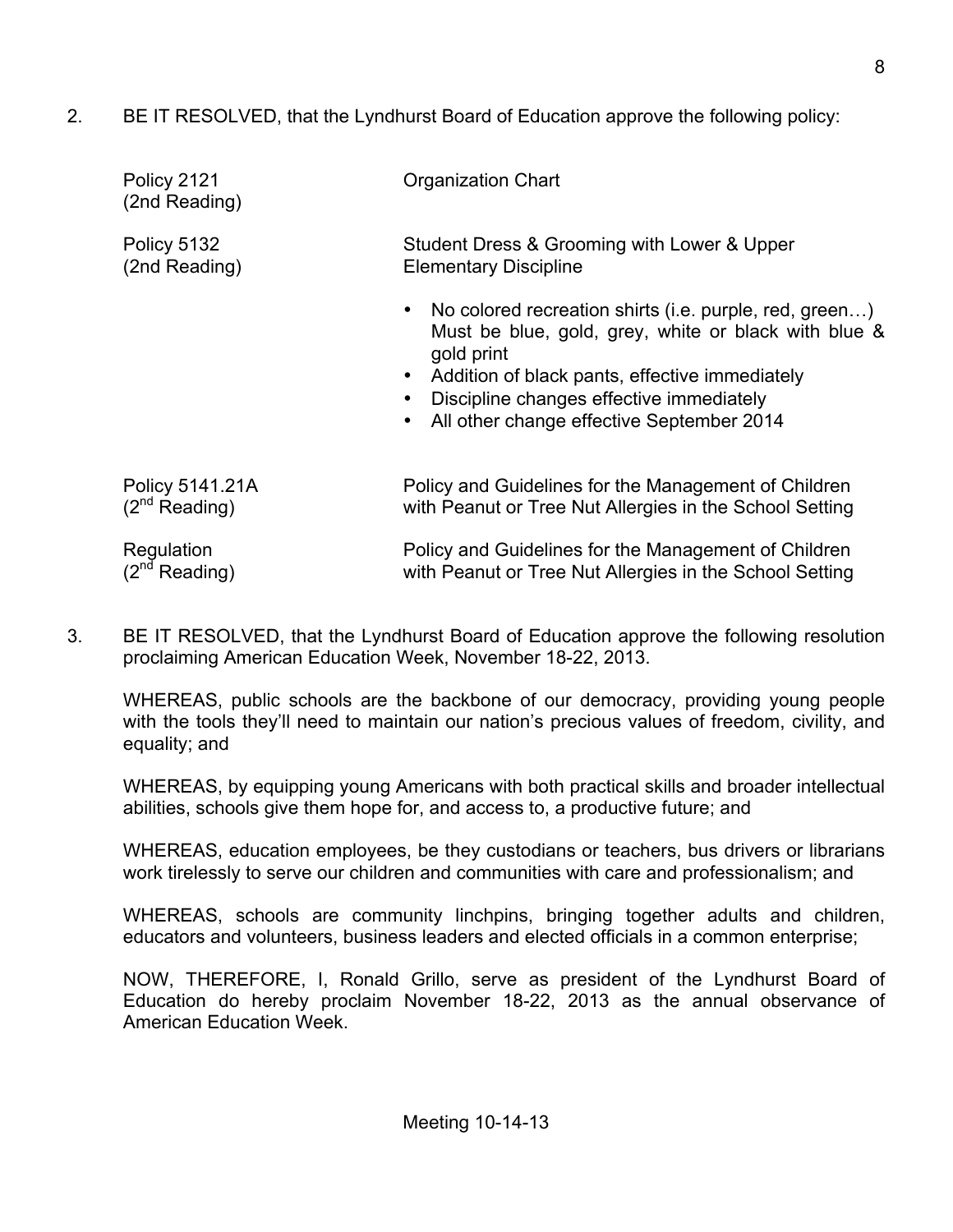### Student Activities & Recognition Committee: Sheri Jarvis, chairperson

Christine Melleno James Cunniff

Any Board member who takes exception to any of the following listed actions under the category of Student Activities & Recognition Committee may so indicate now and a separate motion for each of the excepted actions will be entertained.

Motion made by second by second by that the following Student Activities & Recognition Committee actions of the Board numbered through exception actions be adopted.

- 1. BE IT RESOLVED, that the Lyndhurst Board of Education grant permission for one (1) classified student to attend SBJC's Maywood campus for Developmental Vision Instruction by Concordia Learning Center of St. Joseph's for the Blind, at \$125.00 per hour for one hour per month at the school location for a total of approximately \$1,250.00, between September 19, 2013 through June 25, 2014.
- 2. BE IT RESOLVED, that the Lyndhurst Board of Education grant permission for one (1) autistic student to attend Nutley Public Schools ABA Autistic Program in Radcliffe School, at a tuition of \$54,150.00, pro-rated. Lyndhurst will provide a 1:1 aide for this student. Parent will provide transportation.
- 3. BE IT RESOLVED, that the Lyndhurst Board of Education approve home instruction for one (1) student, subject to state approval.
- 4. BE IT RESOLVED, that the Lyndhurst Board of Education approve bedside tutoring for one (1) classified student with Educational Inc.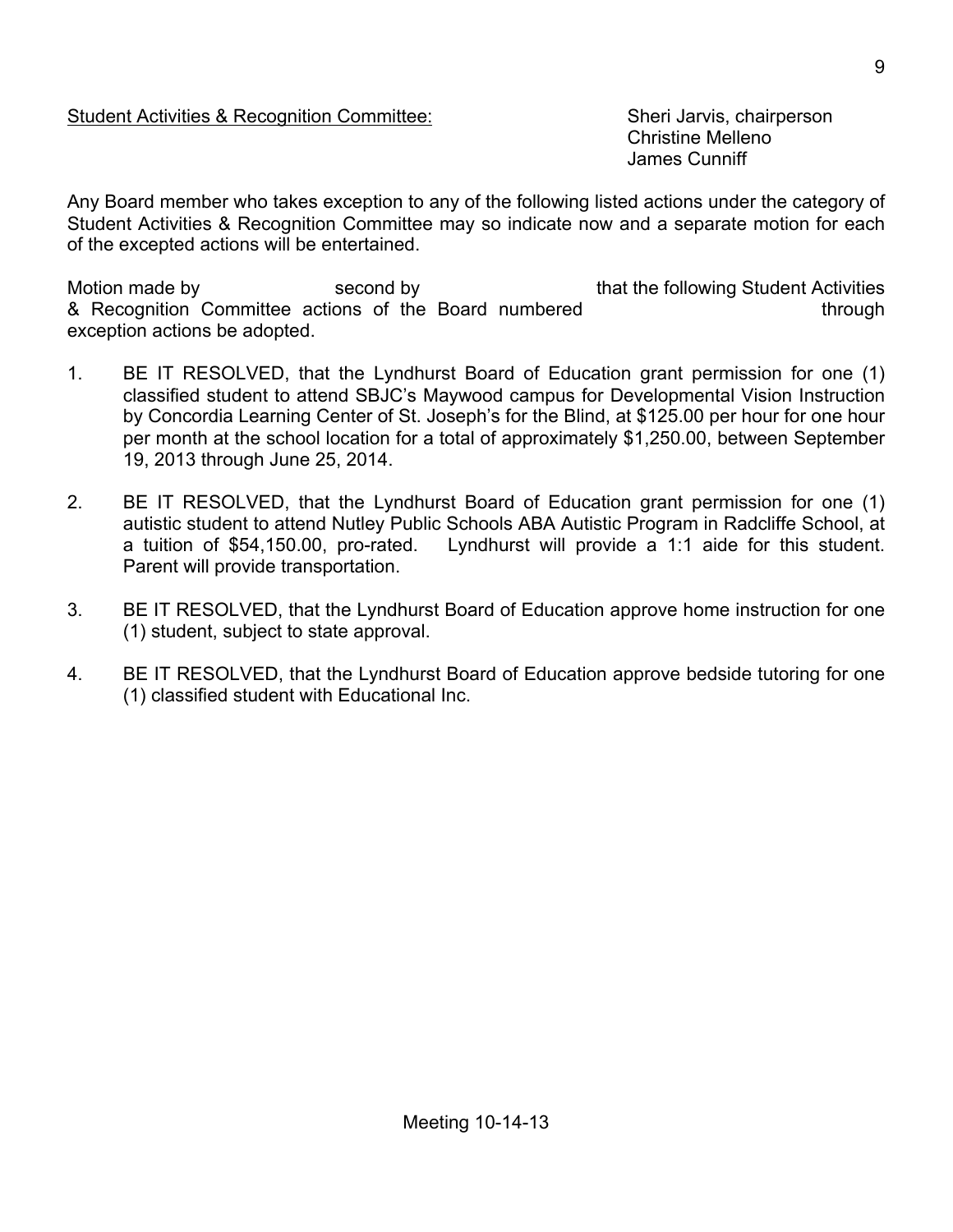### New Business

Any Board member who takes exception to any of the following listed actions under the category of New Business may so indicate now and a separate motion for each of the excepted actions will be entertained.

Motion made by second by second by that the following New Business<br>actions of the Board numbered through exception actions be adopted. actions of the Board numbered

1. BE IT RESOLVED, that the Lyndhurst Board of Education approve the following position title change:

From To

Director of Special Services Supervisor of Special Services